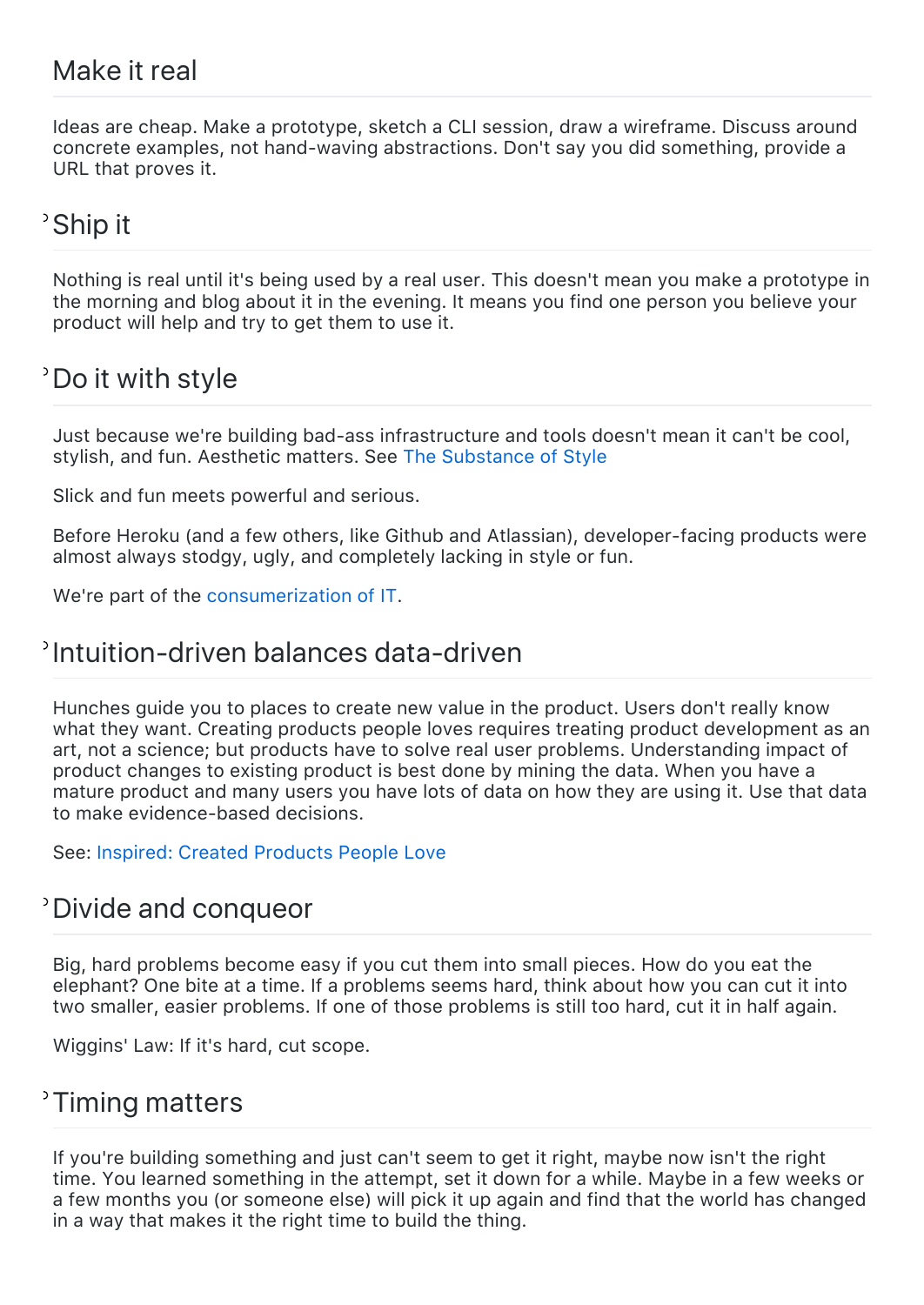# Throw things away

It's not the code that is valuable, it's the understanding you've gained from building it. See [James' startup school talk](http://www.youtube.com/watch?v=3BhDLm9jo5Y).

Never be afraid to throw something away and do it again, it will almost always be faster to build and much better the second (or third, or Nth) time around.

# Machete design

Create a single, general‑purpose tool which is simple to understand but can be applied to many problems. It's like the product version of occam's razor.

The value of a product is the number of problems it can solve divided by the amount of complexity the user needs to keep in their head to use it. Consider an iPhone vs a standard TV remove: an iPhone touchscreen can be used for countless different functions, but there's very little to remember about how it works (tap, drag, swipe, pinch). With a TV remove you have to remember what every button does; the more things you can use the remote for, the more buttons it has. We want to create iPhones, not TV remotes.

# Small sharp tools

Composability. Simple tools which do one thing well and can be composed with other tools to create a nearly infinite number of results. For example, the unix methodology (stdin/stdout and pipes), see [The Art of Unix Programming.](http://books.google.com/books?id=H4q1t-jAcBIC) Heroku examples include the add-ons API, logging/logplex, and procfile/the process model.

Small is beautiful. This isn't just tools, it's also teams. Several small, autonomous, focused teams working in concert almost always beat a single monolithic team.

# Put it in the cloud

I don't want to run software, ever. Given a choice between a great app that runs locally and a mediocre app that runs in the cloud, i'll always take the latter. (e.g. excel vs google spreadsheet, 1password vs lastpass, Things vs a textfile todo list on Dropbox) Services, not software.

# Results, not politics

You "get ahead" in your heroku career by delivering real value to customers and to the company, not by impressing your boss or with big talk.

### Decision‑making via ownership, not consensus or authority

Every product, feature, software component, web page, business deal, blog post, and so on should have a single owner. Many people may collaborate on it, but the owner is "the buck stops here" and makes the final call on what happens with the owned thing.

The owner can and should collect feedback from others, but feedback is just that: input that the owner might or might not choose to incorporate into their work. If something doesn't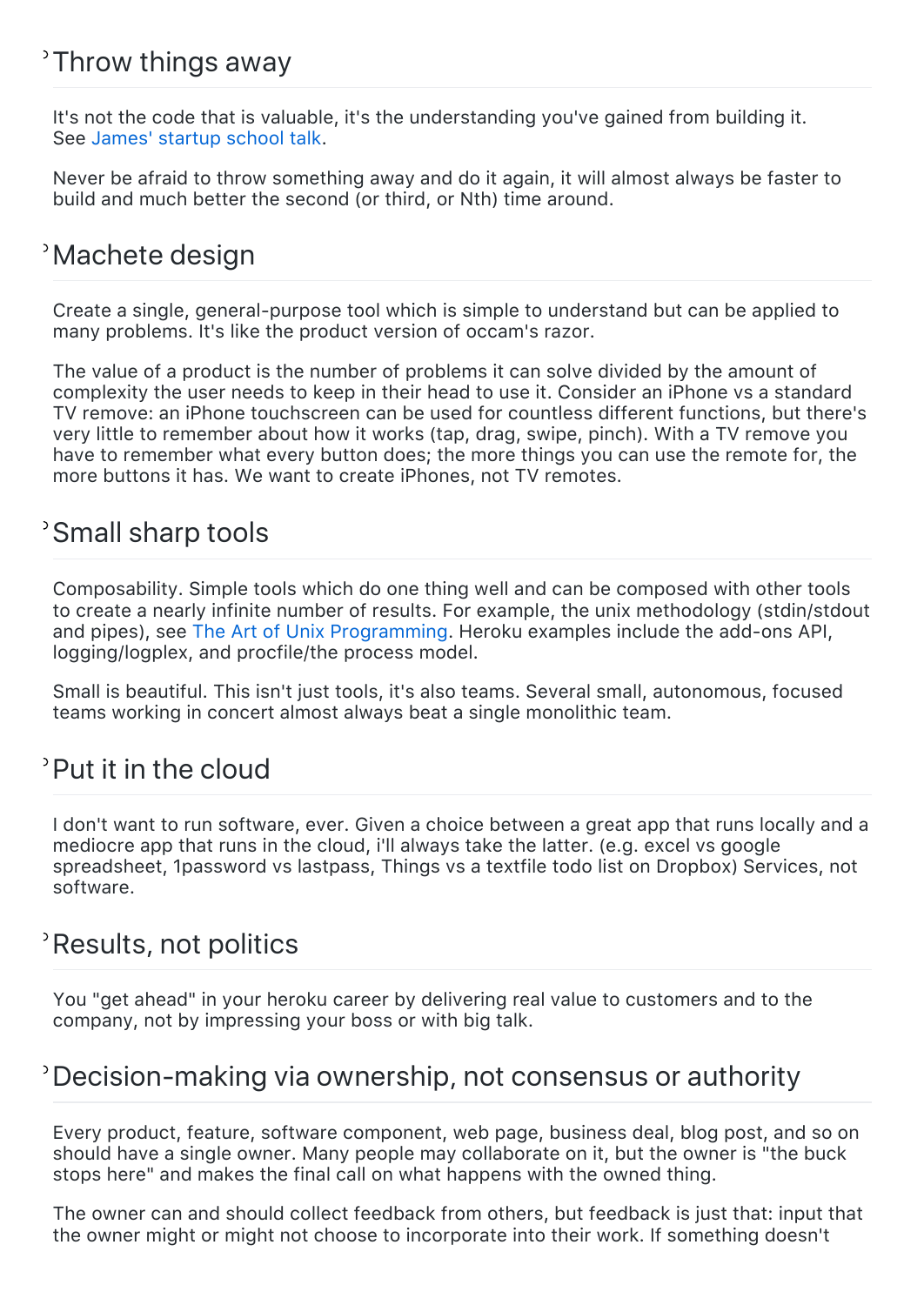have an owner, no one should be working on it or trying to make decisions about it. Before those things can happen, it has to be owned.

Ownership can't be given, only taken. Ownership can't be declared, only demonstrated. Ownership begins with whoever creates the thing first. Later the owner may hand it off to someone else. If an item gets dropped for some reason (for example, the current owner switching teams or leaving the company), it's fair game for anyone else to pick up.

Apple's term for an owner is ["directly responsible individual," or DRI](http://www.quora.com/Apple-Inc-2/How-well-does-Apples-Directly-Responsible-Individual-DRI-model-work-in-practice).

# Do‑ocracy / intrapreneurship

Ask forgiveness, not permission.

- Do-ocracy
- [Intrapreneur](http://adam.heroku.com/past/2008/8/10/intrapreneur/)

### Everything is an experiment

Anything we do ‑‑ a product, a feature, a standing meeting, an email campaign ‑‑ is always subject to change. That includes discontinuing or shutting down whatever the thing is. Ending an experiment isn't a failure, since we often learn the most from experiments that don't produce the results we wanted.

#### Own up to failure

Did you make a mistake by posting to the blog at the wrong time? By failing to document the feature before you shipped it? By screwing up a customer's app? By not respecting someone's ownership, or hurting someone's feelings?

Own it. Admit your mistake, say you're sorry (when applicable), and feel the failure to make sure you learned from it. Then, get back to work.

#### Gradual rollouts

Ease into everything. Use feature flags to activate people slowly into changes, then let it bake for a bit. Test out the message for a public launch by first sending it around internally, and later writing the private beta announcement. Collect feedback and adjust. By the time you're ready to take it public to a wide audience, you'll be fairly certain to have worked out all the kinks.

See: [Crossing the Chasm](http://books.google.com/books?id=yJXHUDSaJgsC)

### Design everything

Be intentional.

See:

- [Less is More](http://books.google.com/books?id=TL1aywAACAAJ)
- [The Design of Everyday Things](http://books.google.com/books?id=w8pM72p_dpoC)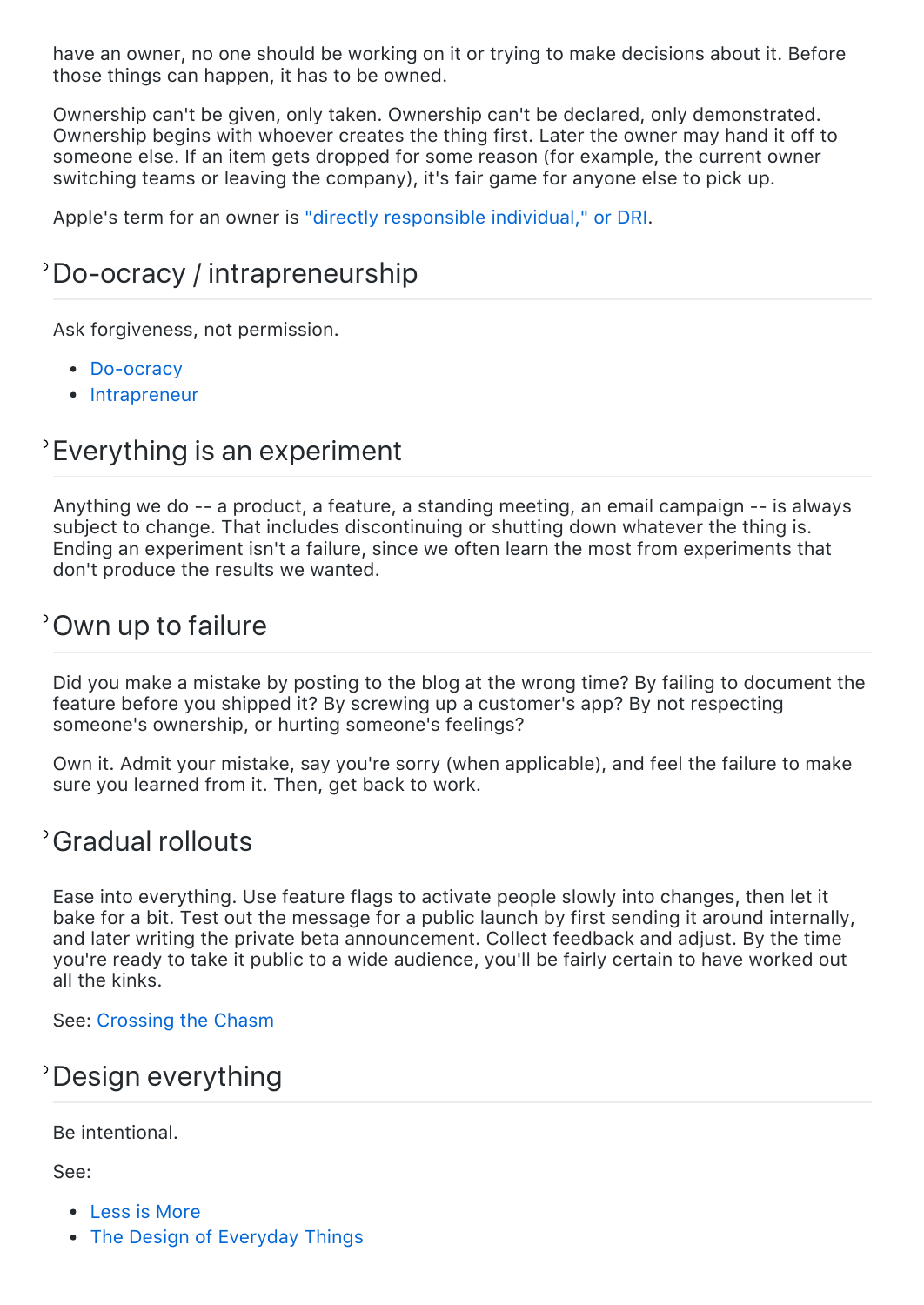# Do less

Do we really need that feature? Can we delete that code? Do we really need that command? Can we outsource to or partner with another company so that we don't have the build and maintain something?

See: [Ephemeralization](http://adam.heroku.com/past/2011/4/7/ephemeralization/)

# Question everything

The status quo is never good enough.

See:

- [The Innovator's Dilema](http://books.google.com/books?id=SIexi_qgq2gC)
- [Blue Ocean Strategy](http://books.google.com/books?id=BmPPAjGaDuQC)

# <sup>2</sup>Interfaces matter

Everything has an interface. A platform has an API. A computer has a keyboard, a mouse, and a GUI operating system.

Teams have interfaces too. How do you file a bug or make a request? Where and when does the team collaborate with any other team?

The two critical components of a good interface are that it be narrow and well-defined.

For example, the add-ons API is extremely narrow. Add-on providers only need implement two calls: [one to provision a resource, and one to consume it](https://addons.heroku.com/provider/resources/technical/how/overview).

The add-ons API is also well-defined, with [an API spec](https://addons.heroku.com/provider/resources/technical/reference/index) and the kensa tool which runs a live test to verify the correctness of your implementation.

A poor interface is one that is wide and poorly‑defined. For example, the way that apps interact with the operating system in traditional server-based hosting is poor. The number of ways the app can interact with the operating system -- system calls, libc, the entire filesystem, executing binaries in subshells ‑‑ is essentially infinite and impossible to specify.

See: [Explicit Contracts](http://blog.heroku.com/archives/2011/6/28/the_new_heroku_4_erosion_resistance_explicit_contracts/)

### Names matter

Think careful about how something is named. Pick exactly one name for each concept the user needs to track, and use it consistently. For example, add‑on providers are always called providers, never "vendor" or "partner" or anything else. Writing [a glossary](https://addons.heroku.com/provider/resources/technical/reference/glossary) can be a good way to design the vocabulary around something.

# Maniacal focus on simplicity

There is no step 1.